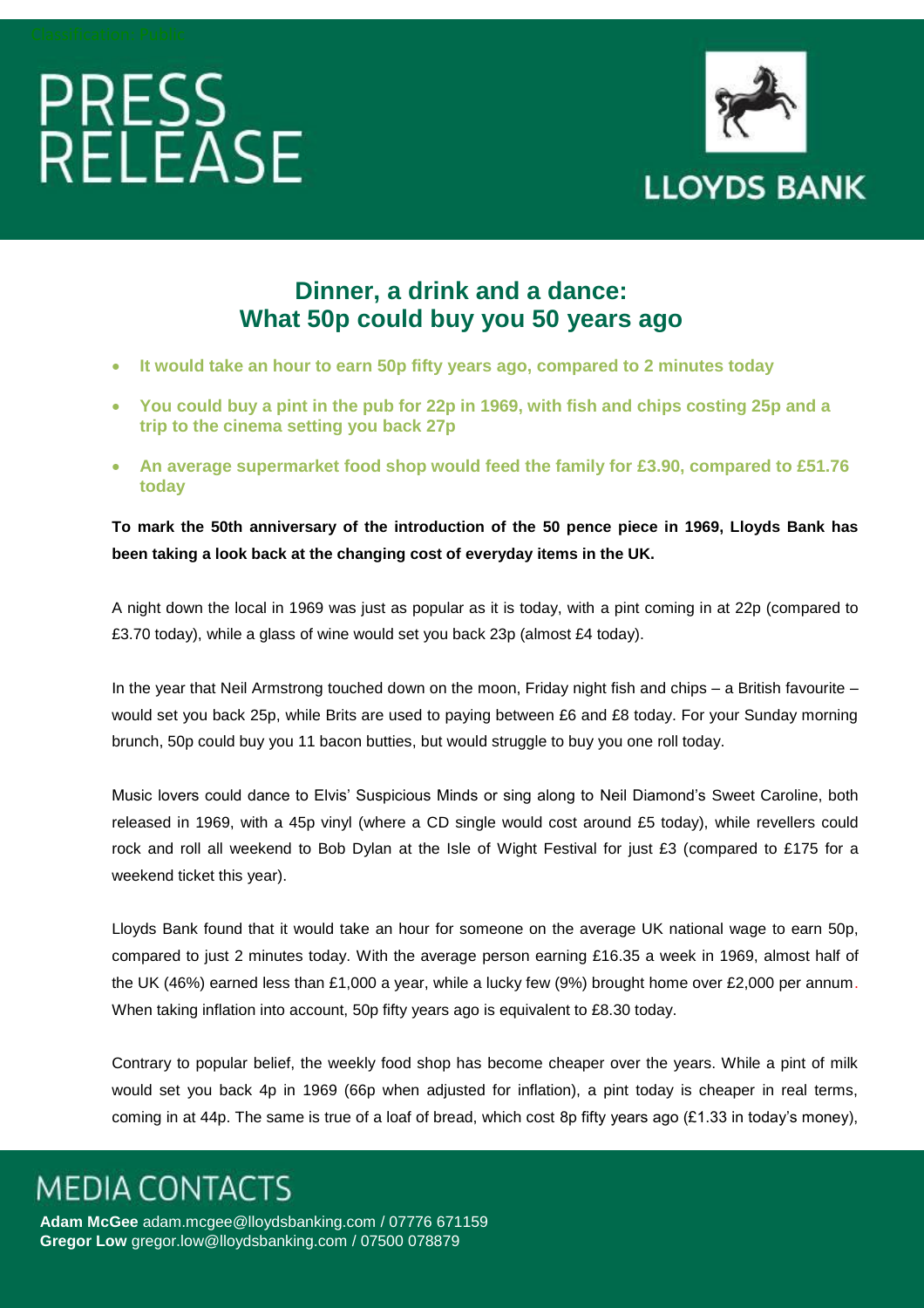# PRESS<br>RELEASE



compared to £1.19 today. On the other hand, tea bags have become slightly more expensive over the years, rising from 12p in 1969 (£1.99 when adjusted for inflation) to £2.04 these days.

An average supermarket shop of chicken, beef, eggs, flour, coffee and vegetables would feed the family for £3.90 (£64.77 when adjusted for inflation), compared to £51.76 today. Filling your fruit bowl with fresh apples, oranges and bananas would cost 53p (£8.80 in today's money), compared to £3.34 in the present day.

A ticket to see the latest blockbuster – Michael Caine's 'The Italian Job' – was 27p, compared to a typical ticket price of £7.50 these days, meaning a date night at the cinema cost about the equivalent of an hour's work fifty years ago.

While entertainment in the late sixties may have been cheaper in real terms, paying for these items meant sacrificing a greater percentage of your weekly income than it would today. A pint in the pub cost around 1.4% of your week's wages in 1969, almost double what it is today (0.7%).

Keeping your money safe fifty years ago was just as important as it is today, but with the majority of people being paid in cash, only 30% of the UK population had a bank account. These days, 97% of Brits use a bank account to manage their money.

### **-Ends-**

### **Notes to Editors:**

### **Data sources**

All figures calculated using ONS data unless specified below.

Spending power figure calculated using ONS figures, May 2019. Distribution of personal incomes in 1969 cited from Lloyds Bank, The British Economy in Figures, 1971. Cinema ticket prices calculated using data from Terra Media, August 2014, and Statista, Average annual cinema ticket price in the United Kingdom (UK) from 2000 to 2017. Percentage of UK population with a bank account and flight passenger numbers 1968 cited from Lloyds Bank, An Economic Profile of Britain, 1969. Percentage without a bank account in 2019 calculated using ONS population figures and House of Commons Library Financial Inclusion briefing paper.

### **Data Tables**

Table 1: The Price of Everyday items in 1969

## **MEDIA CONTACTS**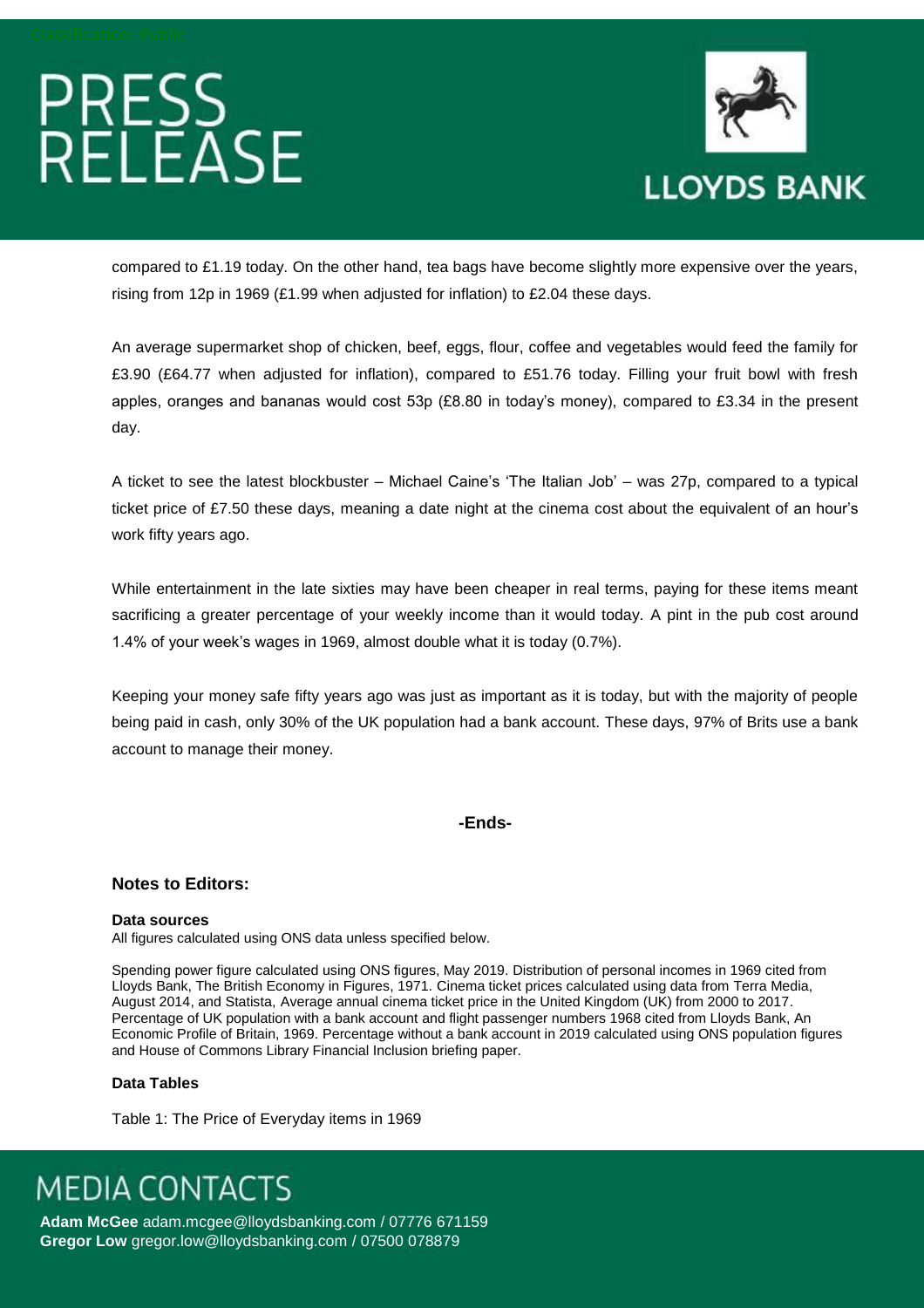# PRESS<br>RELEASE



| <b>Item</b>                                      | <b>Estimated</b><br><b>Average price</b><br>1969 (in new<br>pence) | <b>Estimated</b><br>Average price<br>2019 (in new<br>pence) |
|--------------------------------------------------|--------------------------------------------------------------------|-------------------------------------------------------------|
| Bread: white loaf, unwrapped, 800g               | 8.00                                                               | 119.00                                                      |
| Butter: home produced, per 250g                  | 10.70                                                              | 178.00                                                      |
| Cheese: cheddar type, per Kg                     | 39.00                                                              | 714.00                                                      |
| Flour: self-raising, per 1.5 Kg                  | 10.60                                                              | 68.00                                                       |
| Sugar: granulated, per Kg                        | 8.10                                                               | 75.00                                                       |
| Milk: pasteurised, per pint                      | 4.40                                                               | 44.00                                                       |
| Coffee: pure, instant, per 100g                  | 17.98                                                              | 299.00                                                      |
| Tea bags, per 250g                               | 12.27                                                              | 204.00                                                      |
| Bacon: back per Kg,                              | 72.00                                                              | 727.00                                                      |
| Eggs: size 4 (55-60g), per dozen                 | 20.00                                                              | 197.00                                                      |
| Chicken: roasting, oven ready, fresh/chilled, Kg | 43.00                                                              | 277.00                                                      |
| Beef: home-killed, topside, per Kg               | 67.82                                                              | 1,128.00                                                    |
| Carrots, per Kg                                  | 8.00                                                               | 70.00                                                       |
| Cauliflower, each                                | 8.00                                                               | 103.00                                                      |
| Potatoes, new loose, per Kg                      | 10.00                                                              | 133.00                                                      |
| Potatoes, old white, per kg                      | 4.51                                                               | 75.00                                                       |
| Draught lager, per pint                          | 22.19                                                              | 369.00                                                      |
| Wine, per 175ml glass                            | 23.81                                                              | 396.00                                                      |
| <b>Total: Shopping Basket</b>                    | 390.38                                                             | 5,176.00                                                    |

Source: ONS, Table MM23 & RPI

#### Table 2: Earnings 1969, 2019

| Year                        | Average weekly wage (£) | Hourly wage<br>based on 35<br>hour week | Wage per<br>minute |                    |
|-----------------------------|-------------------------|-----------------------------------------|--------------------|--------------------|
| 1969                        | 16.35                   | 0.47                                    | n/a                | 1 hour to earn 50p |
| 2019                        | 525.45                  | 15.01                                   | 0.25               | 2 mins to earn 50p |
| Course: ONC useful complete |                         |                                         |                    |                    |

Source: ONS weekly earnings

### Table 3: The UK in 1969

| <b>Item</b>                     | <b>Figure, 1969</b> |
|---------------------------------|---------------------|
| Number of private cars          | 11,504,000          |
| <b>Employment figures</b>       | 24,281,000          |
| of which men                    | 15,342,000          |
| of which women                  | 8,934,000           |
| University students (full time) | 219,075             |
| Population                      | 55,534,000          |
| England                         | 46,102,000          |
| Wales                           | 2,725,000           |
| Scotland                        | 5,195,000           |
| Northern Ireland                | 1,512,000           |

Source: Lloyds Bank, The British Economy in Figures, 1970 Edition

## **MEDIA CONTACTS**